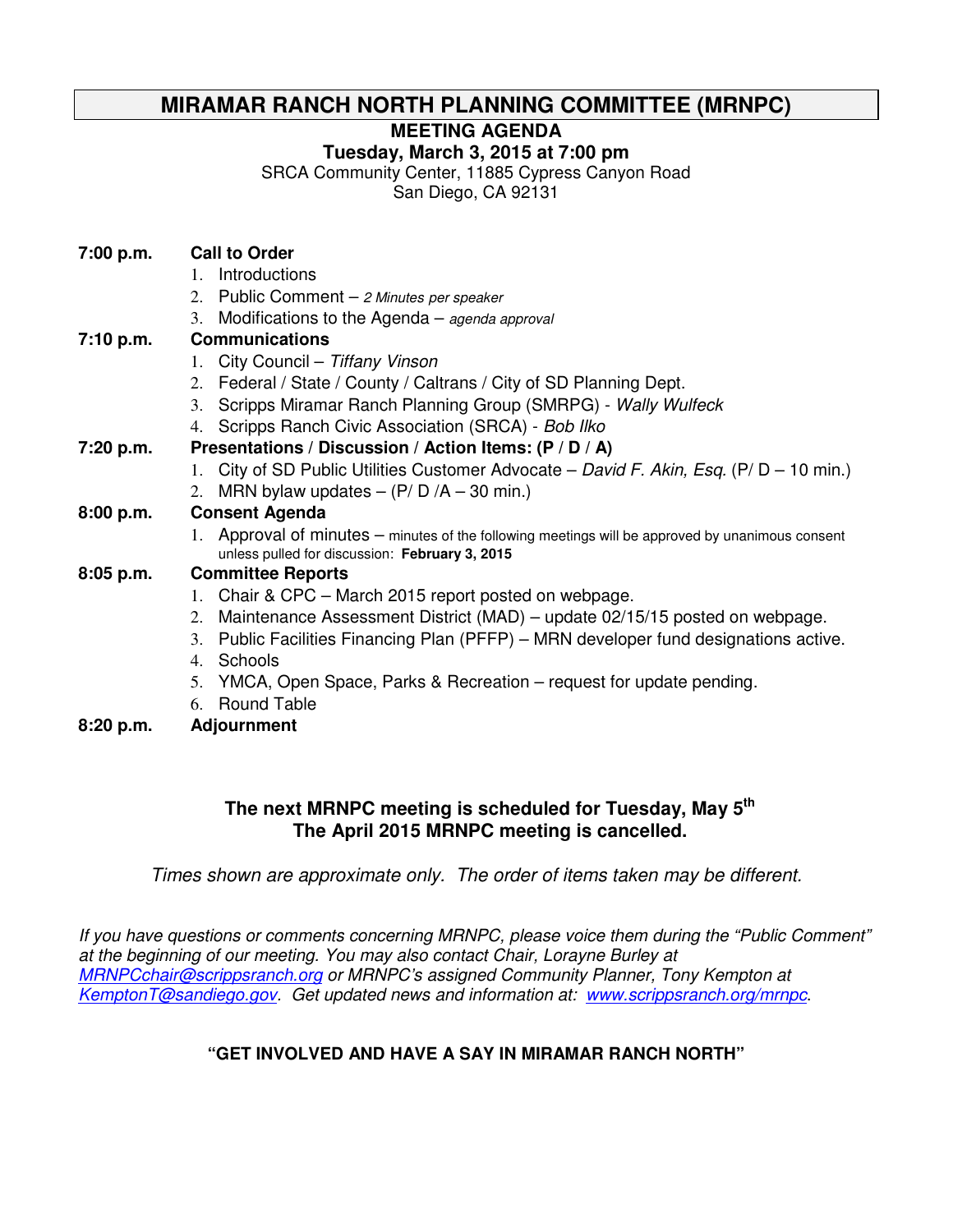# MRNPC Chair's Report for March 2015 http://www.scrippsranch.org/committees/advisory-committees/mrnpc.html

Fellow MRNPC members, On the agenda this month we have:

(#1) City of SD Public Utilities Customer Advocate – (Presentation item)

A representative from the City Public Utilities Department will present information on the recently launched Customer Advocacy Program. Information about this program is posted on the MRN webpage at: https://www.scrippsranch.org/images/stories/Documents/MRNPC/SD-Public-Utilities-CustomerAdvacateProgram-web.pdf

#### (#2) MRN Bylaw Updates – (Presentation/Discussion/Acton item)

The committee is required to work with the City Planning Department to update the bylaws based on the recent City Council approval of amendments to Council Policy 600-24 and the Bylaws Shell.

 The amended Council Policy 600-24 document, which serves as the Standard Operating Procedures and Responsibilities of Recognized Community Planning Groups, became effective as of November 14, 2014. Betsy McCullough, with the City Planning Department, emailed MRNPC a draft copy of updated MRNPC bylaws with some minor changes, along with a few requests for input, and requested that MRN review the election policies and procedures (per checklist items). MRNPC held an ad hoc subcommittee meeting on Tuesday, February  $17<sup>th</sup>$  to provide this input (Shon, Crooks, Ward, Gilman, and Burley attended) and prepared the 02/18/15 version 2 bylaw draft. See the link below to review the draft document.

Discussion time will be provided at the March 2015 meeting to review the draft.

It is probable that the bylaw draft can be approved administratively by staff and the City Attorney.

MRNPC will work to prepare for a bylaw recommendation at the March 2015 or May 2015 meeting.

The revised bylaw draft is posted online, for your prior review, at:

https://www.scrippsranch.org/images/stories/Documents/MRNPC/1Gr-

MiramarRanchNorth.rev2adopted.June2008-02-18-15-v2-PDF.pdf

The election policies and procedure checklist items can be found at:

https://www.scrippsranch.org/images/stories/Documents/MRNPC/ElectionsContent.ArtVVIII.22Jan2015- PDF.pdf

On the Consent Agenda:

1. Approval of February 3, 2015 minutes

The minutes will be circulated among the members as a PDF document prior to the meeting via email. An opportunity to request corrections will be made in the meeting. Should no such requests be made, the Chair will deem the minutes adopted by unanimous consent.

#### In other matters:

#### 1. MedImpact/ Sudberry / Watermark Project

The MedImpact and Watermark Projects are the land development sites, at the southeast corner of Scripps Poway Parkway/Mercy Road and I-15. Current estimate for start of construction on the MedImpact office building and parking structure construction to start is to be determined (TBD). Watermark construction is TBD.

#### 2. Administration News

(a) MRNPC meets eight times during the year. The meeting schedule is: January-Dark, Feb, March, April-Dark, May, June, July-Dark, Aug, Sept, Oct-Dark, Nov, Dec.

(b) Secretary position is open

(c) CPG Budget Reimbursements - City requested a "City Vendor" designate from each CPG to claim up to \$500 in reimbursement expenses for CPG costs. Michelle Abella-Shon is the designated city vendor for MRNPC.